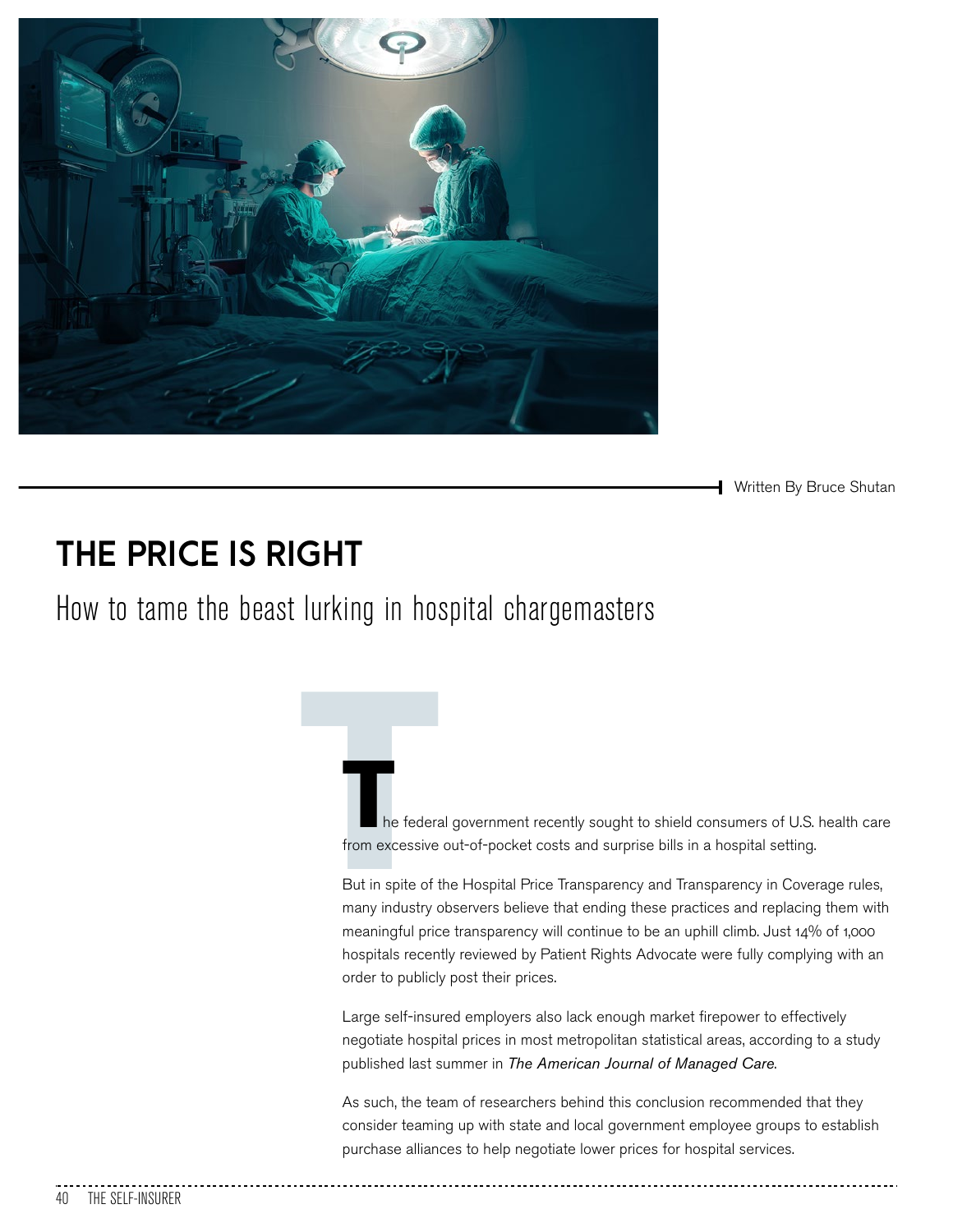The hope is that rules requiring hospitals to display their prices on shoppable services in a consumer-friendly format or face large penalties will finally tame the beast lurking in chargemasters.

But until that time, self-insured health plans still have options with the help of valuable data and information technology. Some service providers have managed to crack the code on the most common hospital procedures.

Healthgrades lists them as cataract removal, C-section, joint replacement, circumcision, broken bone repair, angioplasty and atherectomy, stent procedure, hysterectomy, gallbladder removal and heart bypass surgery.

The trick is to determine reasonable fees from wild price variations on the biggest pain points and steer health plan participants to the highest quality providers and facilities, which will improve clinical outcomes and lower costs.

As more data becomes available, the expectation is that health care consumers will become more knowledgeable and make wiser choices – a change that is likely to be evolutionary.

#### **CASH IS KING**

Most hospitals use the chargemaster number as their default option, explains Jeff Toewe, founder and CEO of Medxoom, whose pricing database of all U.S. hospitals compares typical BUCAH rates to Medicare, cash and referencebased pricing (RBP). He says only some of them have taken the initiative to publish a favorable cash price.

"Every front-desk clerk in every finance department knows that magic secret number that they'll accept from a selfpay-at-time-of-service rate," he says. "It's out there, but it's just not always available as an official data point."

Medxoom helps self-insured health plan members determine what it will cost them at the time of service and learn a good target price from an RBP-derived price point. Payment is then authorized for the agreed amount, which is always cheaper than a post-paid claim.

## "Forget about what the negotiated rate table is because that's where



the scam is," notes Toewe, whose clients are often TPAs. "Even if the rates have yet to be published by a particular hospital, we see them. We know exactly what's going on to the penny where they have audit rights."

Medxoom has a proprietary mechanism that determines how different factors are weighted, the variety of providers and cost spreads seen in the market. Clients set their maximum outlay, then the target price is calculated with automatically geoadjusted rates.

In addition, quality data from the Centers for Medicare & Medicaid Services (CMS), Quantros (which was acquired last year by Healthcare Bluebook) and Embold Health is analyzed for clients, some of whom have licensed their own source of information.

"We can tell them which providers are, in fact, more cost effective, and we can offer pre-negotiated, favorable arrangements as well," Toewe explains. "Some people call them bundles. Some call them direct contracts. Some call them cash payment at time of service. I don't care which method it is, but it's that service for as close as possible or below our target price."

#### **INTEREST-FREE CREDIT**

While cash is king at the point of service, it's not always readily available for a vast majority of health care consumers who end up rationing, deferring or skipping important medical care.

Another solution to the high cost of hospitalization beyond educating health plan members about their options and helping them find lower-cost quality care is to turn unexpected out-of-pocket costs into an easy and affordable payment plan.

Some self-insured employers and health insurers are offering interest-free credit without any fees to plan members layered on top of their flexible spending accounts (FSAs) and health spending accounts (HSAs).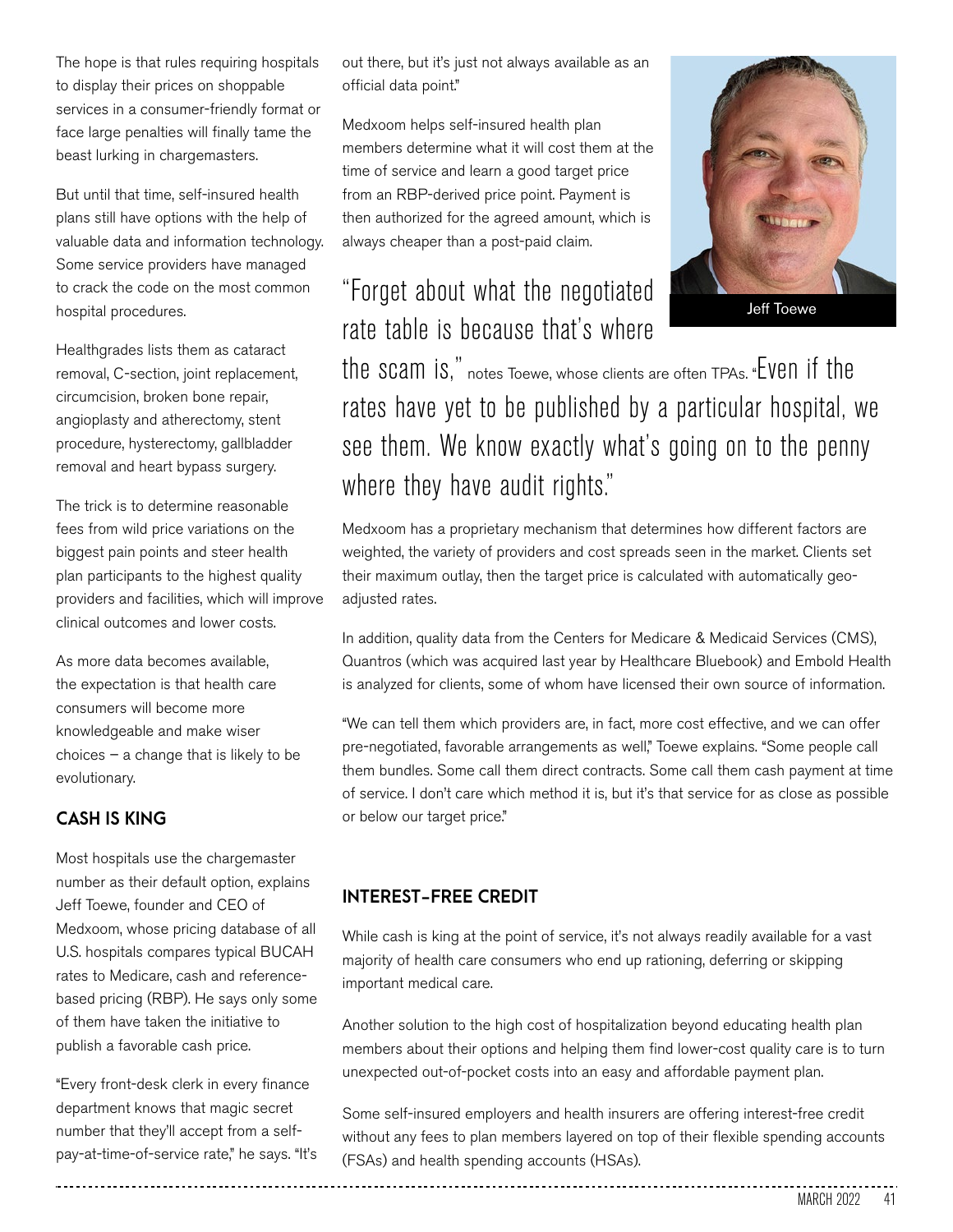

Brian Whorley

# "Knowing the price and being able to afford care are two different

challenges," observes Brian Whorley, CEO of Paytient, which for a small subscription fee enables self-insured employers to fill voids created by larger deductibles and help broaden

access to important care. "I think that we have to fix the liquidity crunch that too many folks are in."

His company seeks to equalize the playing field so that low-income working Americans can access cash for medical care. More affluent households also enjoy an alternative to triple tax-advantaged HSA dollars that they can invest and grow rather than burn through for uncovered health care expenses. "If somebody has an FSA, they should use that first," Whorley suggests.

That suggestion is conveyed to the employee populations he serves, along with other educational resources that include access to educational blog posts and on-site employee training. "We believe that having the ability to better access and afford care empowers members to become more engaged consumers in their health care journey," he says, "which leads to better health and cost outcomes through earlier care, prescription adherence and care-selection at more optimal providers."

Paytient's business model is different from CareCredit, a division of publicly traded Synchrony Financial whose pioneering provider-originated credit card comes with a catch. "Most of that revenue is coming when people don't pay off their service or treatment in that promotional period, and they get hit with a 28% interest rate," he says. "They're clearly creating value for providers and unlocking demand that otherwise wouldn't occur."

Paytient card holders pick a payment plan that works best for their budget through payroll deduction or a bank account link.

In addition to hospitalizations, which are the largest single transactions, these credit cards are used for other smaller medical bills, as well as mental health, dental, vision, pharmacy and even veterinary expenses. And, in fact, those ancillary costs are showing up more than Whorley expected.

"When I came into this, I thought that we would see large, infrequent transactions," he reports. "In reality, what we see are monthly or very frequent \$100 or \$200 transactions at the emergency room where they're asking for a \$200 copay. It is also a mental health visit that's not covered by insurance. It's copays at the pharmacy, which accounts for nearly 30% of all our transactions."

The interest-free line of credit for Paytient members includes care at eligible out-of-network and mental health providers. The No Surprises Act and Non-Qualified Treatment Limitations requirements pertain to the employer group and/or individual health insurance benefit.

### **'DEFENSIBLE REIMBURSEMENT RECOMMENDATIONS'**

RBP is often the foundation for building a better plan to combat wild price variations and shield members from unaffordable medical bills that may cause financial ruin.



Elevating the concept so that it's more collaborative and less adversarial can not only replace opaque hospital pricing with fair and transparent rates, but also please multiple stakeholders and stay out of court.

Most RBP companies adopt an aggressive approach to cutting claims, cautions Rob Gelb, CEO of Vālenz, whose transparent solution helps ensure that medical-service charges are appropriate and accurate along the road to finding optimal care.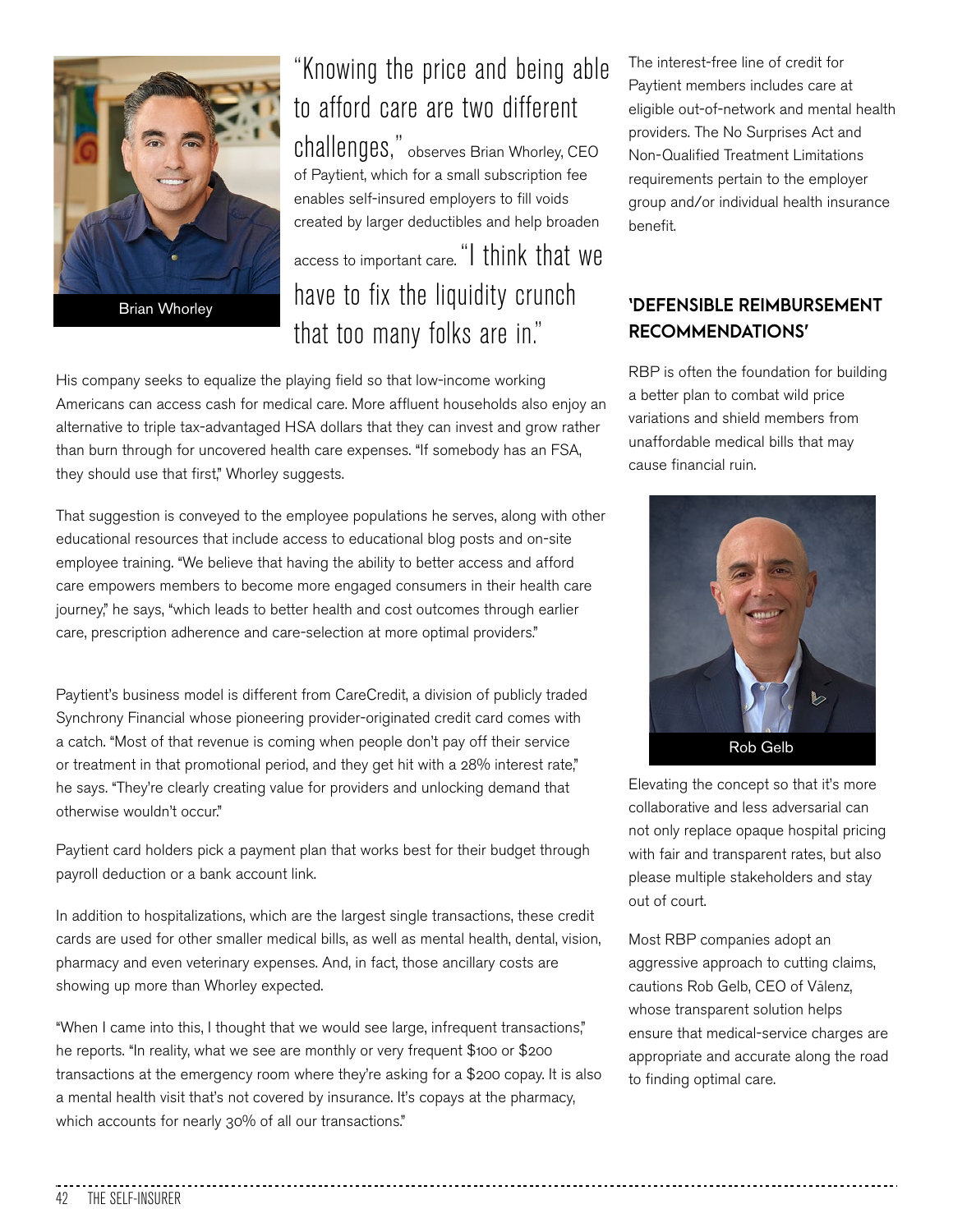"They don't really communicate with the provider until the explanation-of-benefits statement goes out and the provider gets a surprise," he opines. "We actually try to speak to the majority of our providers, particularly on larger-dollar claims, and say, 'here's the methodology. Here's what we're going to recommend for reimbursement.' We're already beginning a process of open dialogue and collaboration with the provider versus really just sending it out and saying, 'hey, take this reimbursement, or else.'"

His company's next-generation version of RBP features a methodology that transcends the Medicare multiple in setting up what he calls "defensible reimbursement recommendations."

Two usual and customary datasets are used alongside Medicare, as well as both scrubbed customer claims and acquired paid claims data in jurisdictions that Vālenz may not have any specific personal repricing experience in. "Our algorithm inside that system will then really try and contract a payer all three datasets to make a recommendation for reimbursement," Gelb adds.

For claims with up to \$2,000 in billed charges, an aggressive recommendation is made for reimbursement on all bills that are non-contracted. If the provider pushes back and wants to start an appeals process, then Vālenz will take care of the additional dollars and go at risk.

What this does is remove 91% of the volume of claims out of the risk category of balance-bill friction, he explains, providing peace of mind to both health plan members and sponsors because the remaining 9% tend to be about 60% or 70% of the charges.

"In the end," Gelb notes, "we're measuring outcomes along three continuums: quality, advocacy and the total cost of the experience for the member. The other thing that we do is we balance our approach to reimbursement across all the parties: the payer, provider and patient. We make sure that everybody feels good about what the reimbursement recommendation looks like."

Quantros quality metrics also are loaded into Vālenz's database and available to both health plan members and navigators. Since much of parent company Healthcare Bluebook's data is weighted toward Medicare, Gelb says the quality scoring has a heavier tilt to CMS than it does to the commercial market.

But the latter category is being fleshed out with the help of Turquoise Health, which is still building out its data set for quality scores that aren't yet widely seen.

"We've done the credentialing of the provider and the health system, and we've negotiated a contractual rate with them for services," he says, also noting the

presence of a concierge navigation solution that embeds and integrates with the network offering. "We also have noncontracted networks."

### **POWER OF TECH SOLUTIONS**

There's power in policies such as RBP, but perhaps nowhere is the path of least resistance to securing reasonable rates for health plan members on a myriad of hospital services easier to navigate than in the growing use of advanced technology.

One such avenue is deep learning, a subset of artificial intelligence and machine learning, which is a broader category in the field of computer science.



The focus of this emerging technology, which is becoming an integral part of health care data analytics, is on processing massive amounts of information and spotting data patterns.

By developing more reliable prediction models, the hope is that earlier intervention will help halt the progression of chronic and costly diseases as well as better anticipate high-cost surgeries.

"Let's say that our algorithms, based on all of the data we have access to, are saying that I'm at risk to end up in the ER